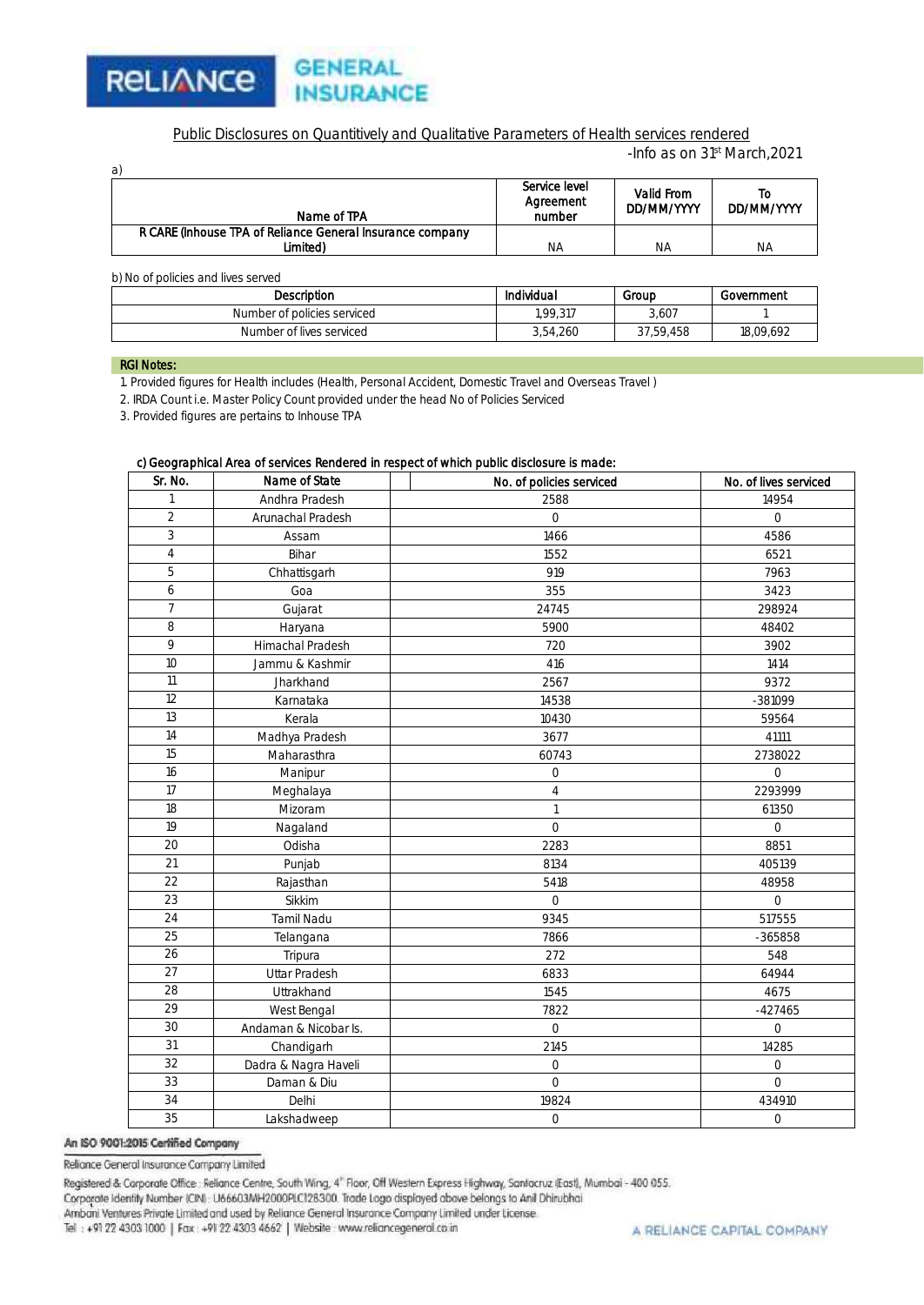# GENERAL **RELIANCE INSURANCE**

| 36 | Puducherry | 817    | 4460    |
|----|------------|--------|---------|
|    |            |        |         |
|    | Total      | 202925 | 5923410 |
|    |            |        |         |

#### RGI Notes:

1. provided figures for Health includes ( Health, Personal Accident, Domestic Travel and Oversease Travel )

2. Statewise data provided basis IRDAstate

3. IRDA Count i.e. Master Policy Count provided under the head No of Policies Serviced

#### d) Data of Number of claim processed

| Outstanding number of claims at the beginning of the year | 2,68,972 |
|-----------------------------------------------------------|----------|
| Number of claim received during the year                  | 6,92,034 |
| Number of claim paid during the year                      | 6,36,642 |
| Number of claim repudiated during the year                | 1,49,767 |
| Number of claim outstanding at the end of the year        | 1,74,597 |

#### RGI Notes:

1. Provided figures for Health includes ( Health, Personal Accident, Domestic Travel and Oversease Travel )

2. Statewise data provided basis IRDAstate

3. In Data of Number of claim processed provided claim count

4. Provided figures are pertains to Inhouse TPA

#### e) Turn Around Time(TAT) for cashless claims (in respect of number of claims)

| S.NO.         | Description         | Individual Policies<br>(in %) | Group Policies (in %) |                             |
|---------------|---------------------|-------------------------------|-----------------------|-----------------------------|
|               |                     | <b>TAT for Pre-Auth</b>       | TAT for Pre-<br>Auth  | <b>TAT</b> for<br>Discharge |
|               | With in <1 Hour     | 45%                           | 46%                   | 88%                         |
| $\mathcal{P}$ | With in 1-2 Hours   | 39%                           | 40%                   | 8%                          |
| 3             | With in 2-6 Hours   | 14%                           | 12%                   | 3%                          |
| 4             | With in 6-12 Hours  | 1%                            | 1%                    | 0%                          |
| 5             | With in 12-24 Hours | 0%                            | 0%                    | $0\%$                       |
| 6             | >24 Hours           | 0%                            | 0%                    | 0%                          |
|               | <b>Total TAT</b>    | 100%                          | 100%                  | 100%                        |

| f) Turn Around Time in case of payment/repudiation of claims:                |                            |            |                     |            |                     |            |                     |            |
|------------------------------------------------------------------------------|----------------------------|------------|---------------------|------------|---------------------|------------|---------------------|------------|
|                                                                              |                            |            |                     |            |                     |            |                     |            |
| Description (To                                                              | Individual                 |            | Group               |            | Government          |            | Total               |            |
| be reckoned<br>from the date of<br>receipt of last<br>necessary<br>document) | Number of<br><b>Claims</b> | Percentage | Number of<br>Claims | Percentage | Number of<br>Claims | Percentage | Number of<br>claims | Percentage |
| Within 1 months                                                              | 15.064                     | 66%        | 66.624              | 71%        | 6.69.159            | 100%       | 7.50.847            | 95%        |
| Between 1 - 3<br><b>Months</b>                                               | 6.323                      | 28%        | 18.681              | 20%        | 33                  | 0%         | 25.037              | 3%         |
| Between 3 to 6<br>months                                                     | 1.044                      | 5%         | 4.595               | 5%         | 39                  | 0%         | 5.678               | $1\%$      |
| More than 6<br>months                                                        | 512                        | 2%         | 4.325               | 5%         | 10                  | 0%         | 4.847               | 1%         |
| Total                                                                        | 22.943                     | 100%       | 94.225              | 100%       | 66.9241             | 100%       | 7,86,409            | 100%       |

\* Percentage shall be calculated on total of the respective column

#### RGI Notes:

#### An ISO 9001:2015 Certified Company

Reliance General Insurance Company Limited

Registered & Corporate Office : Reliance Centre, South Wing, 4" Floor, Off Western Express Highway, Santacruz (East), Mumbai - 400 055. Corporate Identity Number (CIN) : U66603MH2000PLC128300. Trade Logo displayed above belongs to Anil Dhirubhai Ambani Ventures Private Limited and used by Reliance General Insurance Company Limited under License.

Tel: +91 22 4303 1000 | Fax: +91 22 4303 4662 | Website: www.reliancegeneral.co.in

L